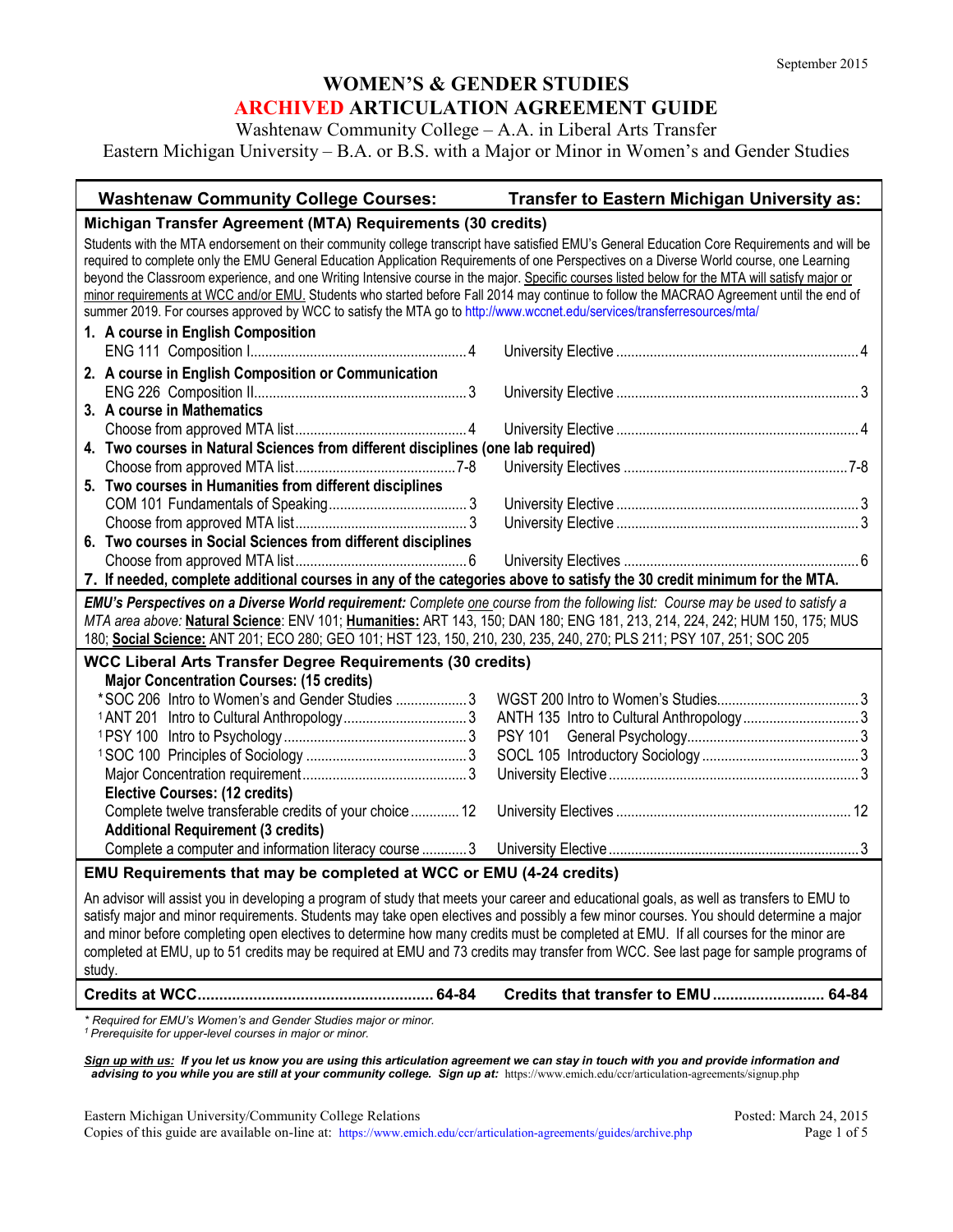Washtenaw Community College – A.A. in Liberal Arts Transfer

Eastern Michigan University – B.A. or B.S. with a Major or Minor in Women's and Gender Studies

Τ

## **Completion of**

| <b>Completion of</b><br>Women's & Gender Studies Major at EMU (27 credits)                                                                                                                                                                                                                                                                                                                                                                                                                                                                                                                                                                                                                                                                                                                                                                             | WGST 210 Gender in a Transnational World (3)                                                                                                                                                                                                                                                                                                                                                                                                                                                                                                                                              |  |
|--------------------------------------------------------------------------------------------------------------------------------------------------------------------------------------------------------------------------------------------------------------------------------------------------------------------------------------------------------------------------------------------------------------------------------------------------------------------------------------------------------------------------------------------------------------------------------------------------------------------------------------------------------------------------------------------------------------------------------------------------------------------------------------------------------------------------------------------------------|-------------------------------------------------------------------------------------------------------------------------------------------------------------------------------------------------------------------------------------------------------------------------------------------------------------------------------------------------------------------------------------------------------------------------------------------------------------------------------------------------------------------------------------------------------------------------------------------|--|
| <b>Core Courses: (9 credits)</b>                                                                                                                                                                                                                                                                                                                                                                                                                                                                                                                                                                                                                                                                                                                                                                                                                       | WGST 370 Women's & Gender Studies Abroad (3)<br>WGST 450 Topics in Women's & Gender Studies (3)<br>WGST 456 Global Women: A Cross-Cultural Approach (3)                                                                                                                                                                                                                                                                                                                                                                                                                                   |  |
| <b>Restricted Electives: (12 credits)</b><br>Complete one course from each group below. At least 9 hours<br>must be at the 300/400 level. Special Topics and Independent<br>Studies must be approved by an advisor.                                                                                                                                                                                                                                                                                                                                                                                                                                                                                                                                                                                                                                    | <b>IV. Communities</b><br>BMMT/WGST 205 Women in Business (3)<br>CTAC/WGST 260 Gender Communication (3)<br>CTAC/ WGST 265 Communicating and LGBT Community (3)<br>LEGL/WGST 418 Women and the Law (3)                                                                                                                                                                                                                                                                                                                                                                                     |  |
| <b>I. Arts and Humanities</b><br>ARTH 473 Women in Art (3)<br>CASI 240 Reel Women/Real Women (3)<br>CHL 353 Genders & Sexualities in Lit for Young Readers (3)<br>CLAS/HIST/WGST 321 Women & Gender in the Ancient World (3)<br>HIST/WGST 325 History of Sexuality (3)<br>HIST/ WGST 335 History of Women in Europe (3)<br>HIST/WGST 336 History of Women in the US and Great Brit (3)<br>HIST/WGST 415 Sexual Communities in American History (3)<br>PHIL/WGST 326W Philosophy and Sexuality (3)<br>PHIL/WGST 426W Topics in Gender and Philosophy (3)<br>LITR 443 Women in Literature (3)<br>LITR/WGST 445 Sexualities in Literature and Culture (3)<br>WGST 340 Transgenre; Genre, Gender & Sex-A Queer Poetics (3)<br>WGST 353 Genders & Sexualities in Lit for Young Readers (3)<br>WGST 436 Women in Art (3)<br>WGST 443 Women in Literature (3) | STS/WGST 420 Women and Technology (3)<br>SWRK/WGST 413 Women and Aging (3)<br>SWRK/WGST 462 Prac w/Lesbian, Gay, Bisexual & Trans (3)<br>WGST 230L Conversations with Girls (3)<br>WGST 305 Queer Studies (3)<br>WGST 387 Co-op in Women's Studies (3)<br>WGST 487 Internship in Women's and Gender Studies (3)                                                                                                                                                                                                                                                                           |  |
|                                                                                                                                                                                                                                                                                                                                                                                                                                                                                                                                                                                                                                                                                                                                                                                                                                                        | <b>Women's Studies Elective Courses: (6 credits)</b><br>Students may choose any Women's Studies course for their<br>elective.                                                                                                                                                                                                                                                                                                                                                                                                                                                             |  |
|                                                                                                                                                                                                                                                                                                                                                                                                                                                                                                                                                                                                                                                                                                                                                                                                                                                        | <b>Additional Requirements: (0-3 credits)</b><br>Students must complete one Learning Beyond the Classroom<br>experience or course offered by EMU. WGST 230L or an<br>Internship or Co-op will satisfy this requirement. Consult the<br>Major advisor for options.<br>WGST majors must complete at least 15 credit hours at the<br>300/400 level.                                                                                                                                                                                                                                          |  |
| II. Social and Physical Sciences<br>AFC/PLSC/WGST 243 Black Women: Politics and Racism (3)<br>AFC/PLSC/WGST 362 Black Women: Religion and Sexism (3)<br>ANTH/WGST 355 Anthropology of Women (3)<br>BIO/WGST 269 Biology of Sex and Gender (3)<br>CRM/SOCL/WGST 338 Women, Crime and Justice (3)<br>ECON/WGST 328 Economics of Women (3)<br>PLSC/WGST 365 Women and Politics (3)<br>PSY/WGST 242 Psychology of Women (3)<br>SOCL/WGST 344 Sociology of Gender (3)                                                                                                                                                                                                                                                                                                                                                                                       | $(12-24 \text{ credits})$<br><b>Minor Requirements:</b><br>Students must complete a minor of at least 20 credits. If chosen<br>carefully, some minor courses may be transferred from WCC.<br>Some minors to consider with the Women's and Gender Studies<br>Major are: Psychology (20), Political Science (21), Social Work<br>(24), Communication (21), Journalism (24), Nonprofit<br>Administration (21), Health Administration (22), and General<br>Business (21). For a complete list of EMU minors see the EMU<br>Catalog and click on "Majors\Minors".<br>http://catalog.emich.edu/ |  |
| SOCL 450 The Family (3)<br>III. Multicultural and Cross-Cultural Studies<br>AFC/PLSC/WGST 243 Black Women: Politics and Racism (3)<br>AFC 361 The African American Family (3)                                                                                                                                                                                                                                                                                                                                                                                                                                                                                                                                                                                                                                                                          | <b>University Electives:</b><br>$(0 - 9 \text{ credits})$<br>University elective credit hours will vary depending on the minor<br>selected and the specific courses completed. Students who transfer<br>insufficient credits will have to complete additional credits at EMU to<br>satisfy the minimum of 124 credits for graduation.                                                                                                                                                                                                                                                     |  |
| AFC/PLSC/WGST 362 Black Women: Religion and Sexism (3)<br>ANTH/WGST 355 Anthropology of Women (3)                                                                                                                                                                                                                                                                                                                                                                                                                                                                                                                                                                                                                                                                                                                                                      | Minimum Credits at EMU: 39-60                                                                                                                                                                                                                                                                                                                                                                                                                                                                                                                                                             |  |
| PSY 340 Psych Perspectives on Prejudice & Discrimination (3)                                                                                                                                                                                                                                                                                                                                                                                                                                                                                                                                                                                                                                                                                                                                                                                           | See sample majors and minors on page 5.                                                                                                                                                                                                                                                                                                                                                                                                                                                                                                                                                   |  |

Eastern Michigan University/Community College Relations Posted: March 24, 2015<br>Copies of this guide are available on-line at: https://www.emich.edu/ccr/articulation-agreements/guides/archive.php Page 2 of 5 Copies of this guide are available on-line at:<https://www.emich.edu/ccr/articulation-agreements/guides/archive.php>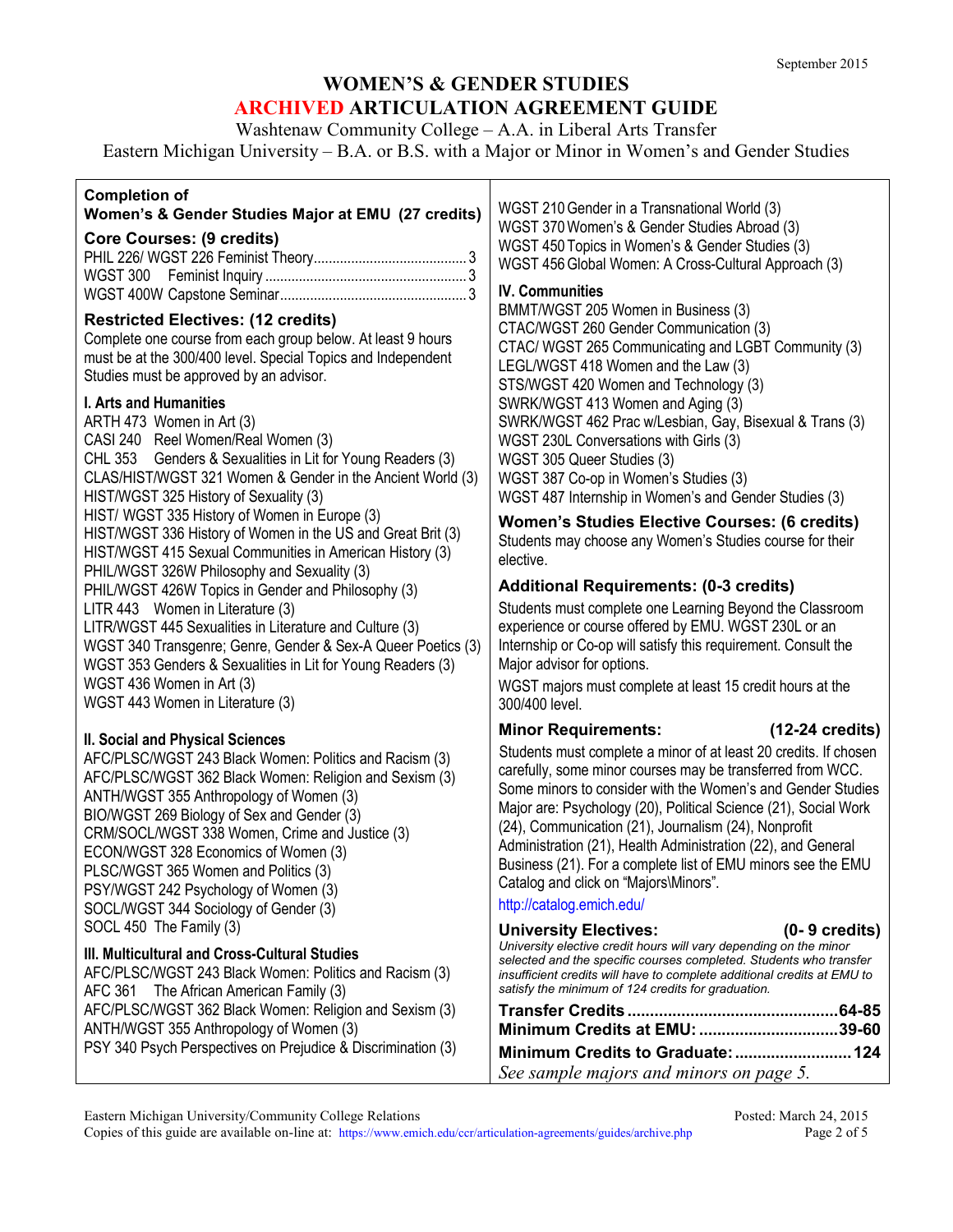Washtenaw Community College – A.A. in Liberal Arts Transfer

Eastern Michigan University – B.A. or B.S. with a Major or Minor in Women's and Gender Studies

#### **Completion of**

### **Women's & Gender Studies Minor at EMU (18 credits) Restricted Elective Courses: (12 credits)** Complete 6 hours from each group below. At least 6 hours must be at the 300/400 level. Special Topics and Independent Studies must be approved by an advisor. **I. Arts and Humanities (6 hours)** ARTH 473 Women in Art (3) CLAS/HIST/WGST 321 Women & Gender in the Ancient World (3) HIST/ WGST 335 History of Women in Europe (3) HIST/WGST 336 History of Women in the US and Great Brit (3) LITR 443 Women in Literature (3) PHIL/ WGST 226 Feminist Theory (3) PHIL/WGST 426W Topics in Gender and Philosophy (3) WGST 305 Queer Studies (3) WGST 340 [Transgenre; Genre, Gender](http://catalog.emich.edu/preview_program.php?catoid=16&poid=7670&returnto=2487) & Sex-A Queer Poetics (3) WGST 353 [Genders & Sexualities in Lit](http://catalog.emich.edu/preview_program.php?catoid=16&poid=7670&returnto=2487) for Young Readers (3) WGST 436 [Women in Art \(](http://catalog.emich.edu/preview_program.php?catoid=16&poid=7670&returnto=2487)3) WGST 443 [Women in Literature \(](http://catalog.emich.edu/preview_program.php?catoid=16&poid=7670&returnto=2487)3) **II. Social and Physical Sciences (6 hours)** AFC/PLSC/WGST 243 Black Women: Politics and Racism (3) [AFC/PLSC/WGST 362 Black Women: Religion and Sexism](http://catalog.emich.edu/preview_program.php?catoid=16&poid=7670&returnto=2487) (3) [ANTH/WGST 355 Anthropology of Women \(](http://catalog.emich.edu/preview_program.php?catoid=16&poid=7670&returnto=2487)3) [CRM/ECONSOCL/WGST 338 Women, Crime and Justice \(](http://catalog.emich.edu/preview_program.php?catoid=16&poid=7670&returnto=2487)3) CTAC 260 Gender Communication (3) [ECON/WGST 328 Economics of Women \(](http://catalog.emich.edu/preview_program.php?catoid=16&poid=7670&returnto=2487)3) [PLSC/WGST 365 Women and Politics \(](http://catalog.emich.edu/preview_program.php?catoid=16&poid=7670&returnto=2487)3) PLSC/WGST 243 Black Women: Politics & Racism (3) [PSY/WGST 242 Psychology of Women \(](http://catalog.emich.edu/preview_program.php?catoid=16&poid=7670&returnto=2487)3) [SOCL/WGST 344 Sociology of Gender \(](http://catalog.emich.edu/preview_program.php?catoid=16&poid=7670&returnto=2487)3) [WGST 456 Global Women: A Cross-Cultural Approach](http://catalog.emich.edu/preview_program.php?catoid=16&poid=7670&returnto=2487) (3) **Additional Elective Courses: (6 credits)**

BMMT/WGST 205 Women in Business (3) LEGL/WGST 418 Women and the Law (3) STS/WGST 420 Women and Technology (3) SWRK/WGST 413 Women and Aging (3) WGST 202 Intro to Gender & Sexuality (3) WGST 230L Conversations with Girls (3) WGST 300 Feminist Inquiry (3) WGST 370Women's & Gender Studies Abroad (3) WGST 387 Co-op in Women's Studies (3) WGST 405 Women in Sports (3) WGST 450 Topics in Women's & Gender Studies (3) WGST 487 Internship in Women's and Gender Studies (3)

### **Major Requirements: (24-36 credits)**

 Students must complete a major of at least 30 credits. If chosen carefully, some major courses may be transferred from WCC. Some majors to consider are: Communication (36), Journalism (33), Literature (30), Philosophy (33), Political Science (30), Psychology (32), or Public Administration (36). For a complete list of EMU majors see the EMU Catalog and click on "Majors\Minors".

<http://catalog.emich.edu/>

## **Additional Requirements: (0-3 credits)**

Students must complete one Learning Beyond the Classroom experience or course offered by EMU. WGST 230L or an Internship or Co-op will satisfy this requirement. Consult the Major advisor for options.

WGST minors must complete at least 6 credit hours at the 300/400 level.

#### **University Electives: (0-9 credits)**

*University elective credit hours will vary depending on the minor selected and the specific courses completed. Students who transfer insufficient credits from Washtenaw Community College will have to complete additional credits at EMU to satisfy the minimum of 124 credits for graduation.*

| Minimum Credits to Graduate:  124 |  |
|-----------------------------------|--|

*See sample majors and minors on page 5.*

Eastern Michigan University/Community College Relations Posted: March 24, 2015 Copies of this guide are available on-line at:<https://www.emich.edu/ccr/articulation-agreements/guides/archive.php> Page 3 of 5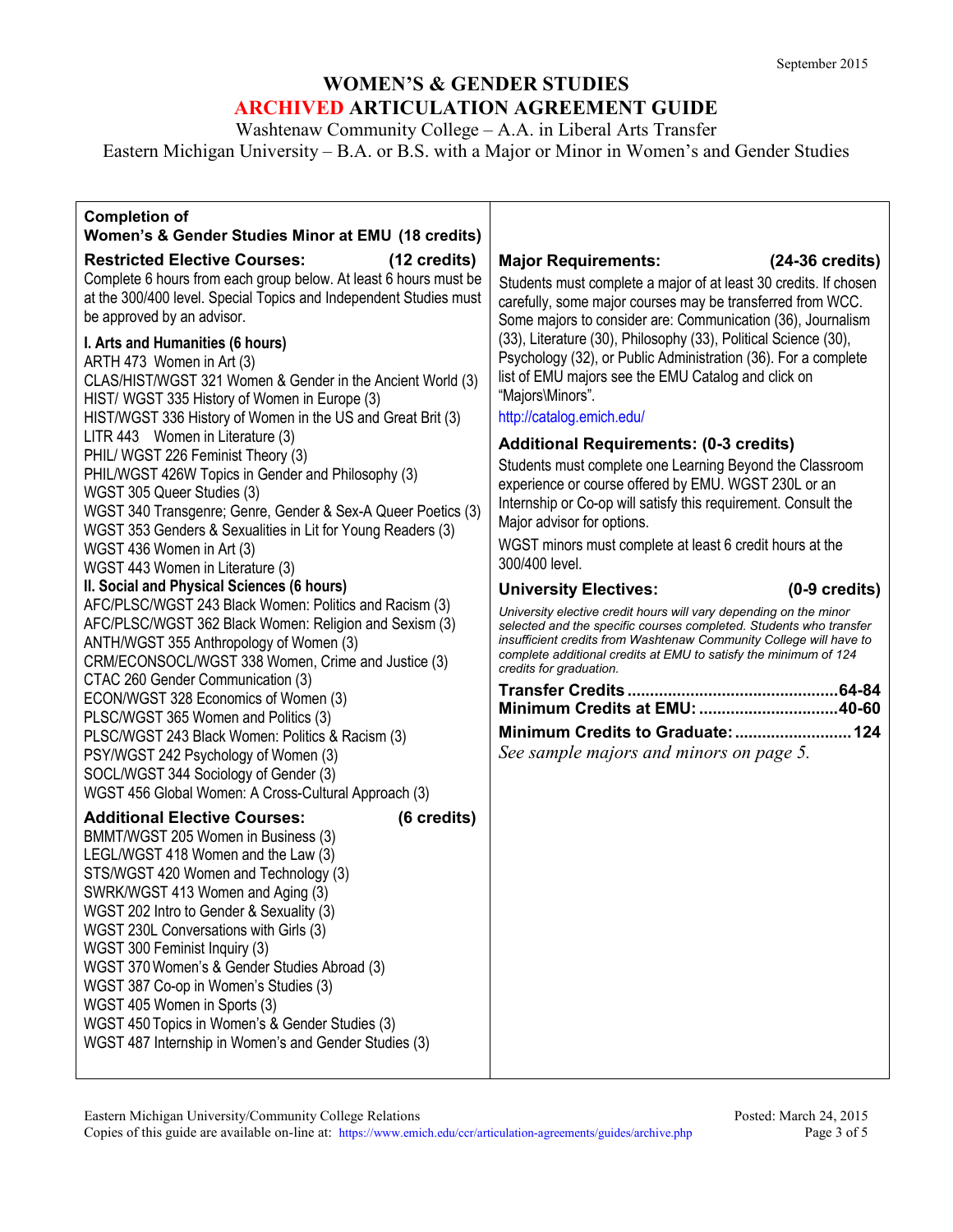Washtenaw Community College – A.A. in Liberal Arts Transfer

Eastern Michigan University – B.A. or B.S. with a Major or Minor in Women's and Gender Studies

## *Additional Information:*

- 1. In completing the coordinated program of study for this articulation agreement, course substitutions should be made with the guidance of the advisers (indicated below) at both institutions to assure that all requirements are satisfied. Each institution will determine the satisfaction of their individual program and degree requirements. WCC courses indicated with an \* are required for EMU's Women's and Gender Studies Major or Minor.
- 2. Students with the MTA endorsement on their community college transcript have satisfied EMU's General Education Core Requirements and will be required to complete only the General Education Application Requirements of one Perspectives on a Diverse World course, one "Learning beyond the Classroom" experience, and a Writing Intensive course in the major. The Perspectives on a Diverse World requirement may be satisfied at the community college as part of the MTA requirements.

*To use the Michigan Transfer Agreement (MTA), students must have an official community college transcript, with the "MTA Satisfied" endorsement sent to EMU's Admissions Office. Students who do not have "MTA Satisfied" on their community college transcript, will be required to satisfy EMU's general education requirements as listed in the Undergraduate Catalog. The MTA may be completed after admission to EMU, however, students should inform advisors or they may be advised to complete additional courses for the general education program. Students who enrolled at WCC prior to September 2014 may follow the MACRAO agreement until August 2019.*

- 3. Only courses with a grade of "C" or better (2.0 on a 4.0 scale) will be accepted for transfer to EMU.
- 4. Under this agreement, EMU will waive the 60-hour rule and require that a minimum of 40 credit hours must be completed at the four-year college level with at least 30 credits at EMU. Of the last 30 hours completed before graduating, a minimum of 10 credit hours must be in courses offered by EMU. All program requirements must be satisfied either in transfer courses or at EMU. A minimum of 124 credit hours, completed in-residence or accepted in transfer, is required for graduation.
- 5. Students must meet all admission requirements at the time of application for admission to EMU, including submitting transcripts from all previously attended colleges. Washtenaw students will receive equal consideration with other students for course registration and financial aid.
- 6. Students are encouraged to contact the Women's and Gender Studies Department Head before applying for admission to EMU. To facilitate advising and the evaluation of transcripts, sign up for this articulation agreement using this link<https://www.emich.edu/ccr/articulation-agreements/signup.php> and bring a copy of this articulation guide to all advising sessions.

## **Effective Dates: September 1, 2015 until August 31, 2018**

If this agreement is not renewed at the end of the effective period, students who already started the program will be given three additional years to be admitted to EMU under the terms of this agreement. Students who enrolled at Washtenaw Community College prior to the effective period may use this agreement.

## **Contacts:**

**Eastern Michigan University** Jacqueline Goodman, Dept. Head Women's and Gender Studies 714 Pray Harrold, 734.487.6945 [jgoodma9@emich.edu](mailto:jgoodma9@emich.edu)